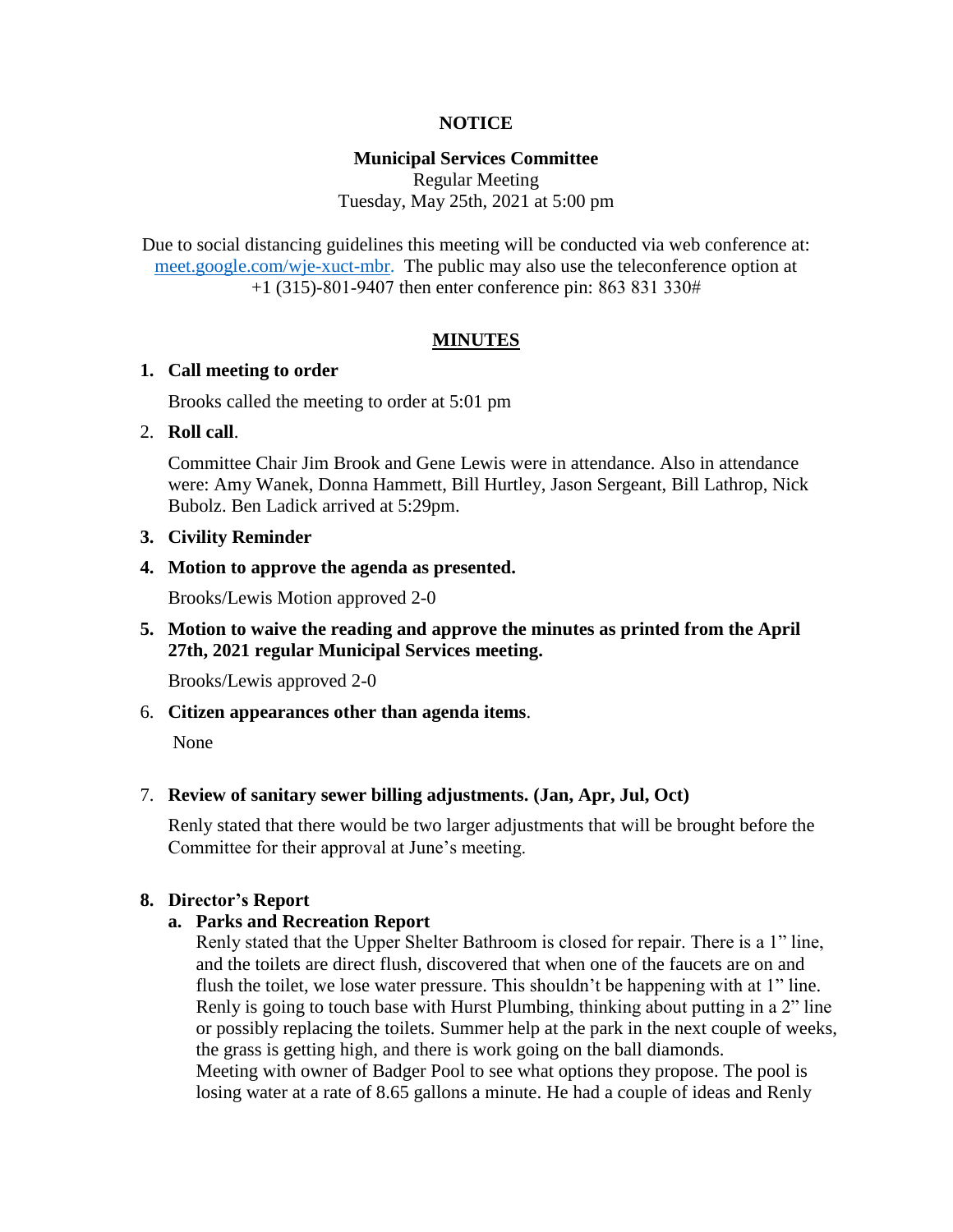told them his idea which would be very similar to what they would do. If Badger Pool does the work to fix the leaks that were found, the cost would be between \$15,000 and \$20,000. We found some significant holes that were hidden behind the caulking in between the joints, there is one really big one on the back part of the dive well. Badger Pool wouldn't be able to do the repairs until August. Renly's idea is to use butle tape (rubberized tape). We would put the tape on the joints leaking water and then put liquid rubber over it (not sure how tape will react to the chlorine), it is not going to look pretty but it should work. The pool will need to be dry and we will need to remove the paint.

Brooks asked if there were holes that were not fixed last year, Renly stated that the repair last year were not in the dive well only on the upper deck. In the concrete joint spaces, there is a 2 to 3 inches cap and whoever did the caulking years ago put backer rod to fill it in, and use self-leveling caulk, the caulk failed and the backer rod has fallen in and now there are 3" caps and it gets behind there, we're losing a whole seam and its draining water through that concrete slab. Brooks asked why this wasn't fixed last year, Renly stated that it looks like solid caulk. Hurtley asked how it was found this year, our staff started tapping on the caulk joint and they found some hollow spots and found the one big hole. Brooks asked about time for this repair, Renly stated cost is about \$1,500, it would take about 3-4 days to get the materials and a week or two if we were to do this in house.

Badger Pool stated that it should hold through the season. Hurley asked what is happening underneath the pool with all the water leaking. Renly stated that there are several leaks and it's almost impossible to know exactly what is happening or where the water is going. Hurley stated that he is concerned about filling the pool and having it collapse. Brooks asked Bubolz if there is some equipment that we can use to see is there are cavities under the pool. Bubolz stated that is some equipment can be used to determine if it's hollow underneath. There are several companies that can do this. We have also seen a problem with plumbing at other Municipalities, they have the same issues with aging pools. Renly stated that we did check the drain and there was nothing showing a problem with the pipes. Bubolz stated that he could reach out to some of the companies that have the equipment that has the capability to look for the hollow spots. Brooks asked if we wanted to wait for more information. Hurley stated that it is going to cost to have a company to come in to look for the hollow spot, and we have a budget to stay working within. Lewis stated that he has gotten a lot of letters from residents that want to use the pool. Sergeant asked Renly if we will have to grind down to the concrete. Renly stated just where the seams are, Sergeant asked if this would be every seam in the pool, Renly stated just the seams in the dive well. Brooks summarized that we would be spending \$2000 + labor to see if it works while we wait to see if there is a cavity under the pool. Renly will order the supplies and get staff scheduled.

#### **b. Emergency Action Plan Addition - Load Shedding (Placeholder)**

Nothing new to report.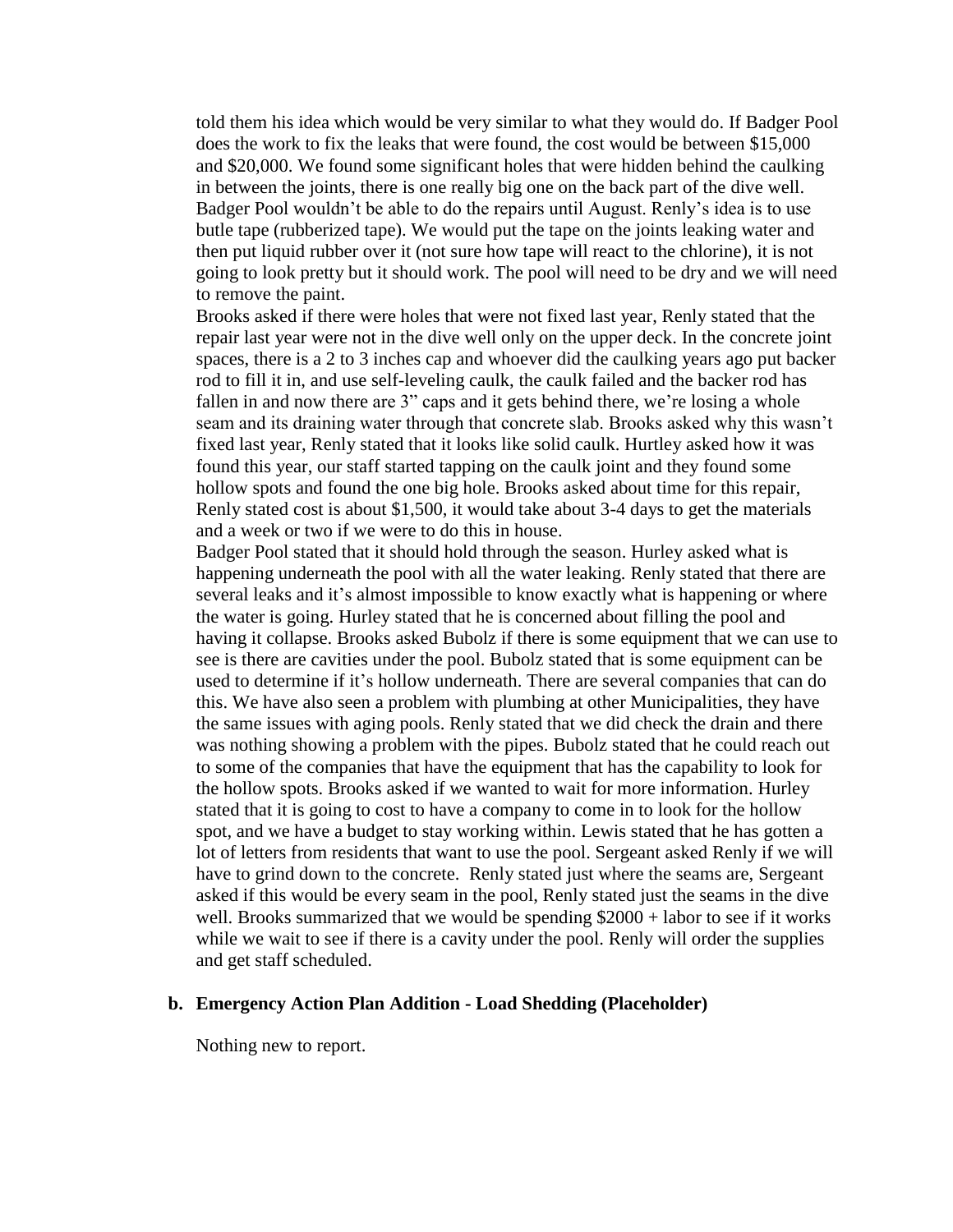### **c. Water Rate Case**

No discussion

### **d. AMI Project (Placeholder)**

Letters went and we received 2 call backs to make appointments. Renly thinks we need to just send out the rest of the letters, so we can get as many done as we can, we will be changing the letter to make it more urgent as time goes on. Brooks stated the he was in contact will Phil Hanson from WPPI, they are wrapping up a Northstar conversion at one utility and finishing the final stages at other, we had asked them to get in touch with us mid-year about scheduling our Northstar conversion at the end of year into first part of 2022, Phil proposed a time line of being in our offices in early September getting data and things set up, then the WPPI team will go away for about 90 days. Sometime in January they will come back and work with our billing team on the conversion to Northstar. For the month of January there will be duel processing, we would be billing in house and WPPI would also be processing billing. The upside is that this gets us on the calendar. It gives us a date to get the water meters changed out, 8 months down the road. Laddick stated that he likes that there will be a dual billing going on. He wanted to know how confident are we that we will get those 271 water meters in by then, the letters have gone out, we will be adjusting the letters to make it more urgent. Renly will reach out to Phil Hanson at WPPI to get us on the schedule.

### **(1) Current AMI count remaining- Elec: 0 Water: 271**

### **e. Lake Leota Dam Repair Update (Placeholder)**

Renly has been talking to Uriah from the DNR and Todd from Jewel & Assoc., that the historic committee about the concerns about the gabion basket wall of the spillway, the committee would like to see something done where it is not just a concrete wall. We are looking to have a tentative meeting time of the  $2<sup>nd</sup>$  week of June with Renly, Uriah, Todd and Dan from HPC on site to discussed options. Renly had talked to Todd and Uriah, their initial take is that it needs to be concrete with nothing in front of it. They would be open to stamping and adding color it to make it look like stone, we are going to talk about these options.

Renly found out today that FEMA is going to be doing some inspections on the dam, Renly will be filling out paperwork. Brooks asked if Renly and Jason are keeping tracking the cost as it changes up and down. Renly stated that we have \$80,000 from DNR and we have \$150,000 budgeted. FEMA is only going through our process with the dam and making sure that we have everything in order. This has nothing to do with the work that were doing with the dam. Todd told Renly that he estimates that the stamping and coloring will cost \$9000-\$15,000 additional. Currently we have \$203,000 for total cost of repairs. Renly said that we do have some wiggle room, approximately \$25,000 for any unexpected repairs needed. This would take all of the additional funds for the unknown. If anything comes up, we will have to repair it. Brooks asked if the American Rescue Plan would have any additional funds from Storm water that we can use on this project. Renly knows the Storm water was included, but he didn't know if there were any limitations to it. Sergeant and Julie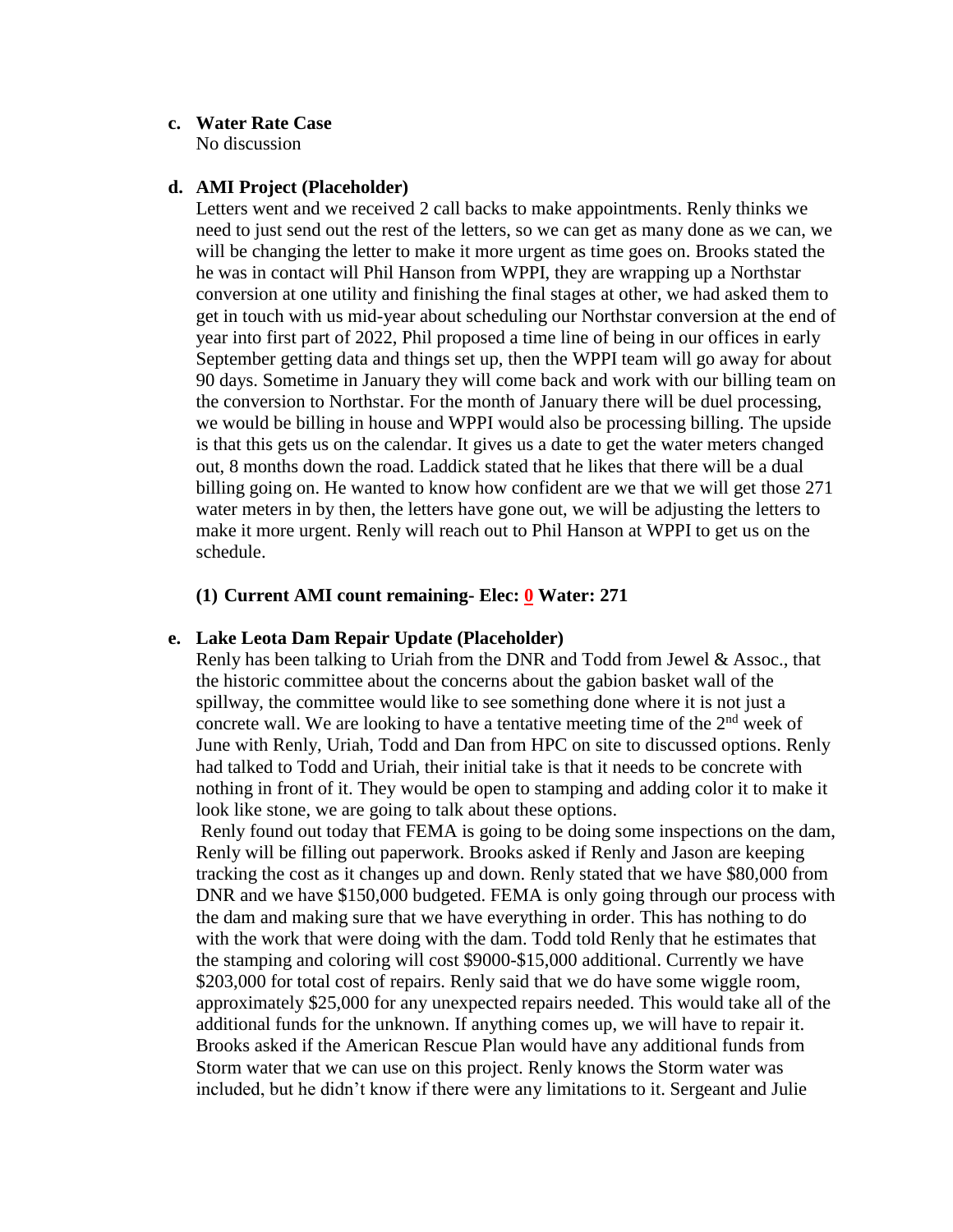Roberts sat in on a conference call about the ARP, they have draft rules, that are not finalized yet. Sergeant said from what he took away from the call that we would not receive any money this year, and he didn't feel the dam project would qualify, but it could help with other projects. That could free up money for the dam project later. When the rules are finalized, council will need to prioritize where money needs to go to within the next year.

### **f. West Side Park Progress (Placeholder)**

Council approved the contract for the RFP.

Renly discussed with Roger Hunt about his use of the field next to the cemetery for hay, he can use it this year but the City will need to use it the following 2 years for soccer fields, Hunt didn't have any issues with that, the hay field was getting sparse and he was going to have to replant it anyway. Hunt asked if he could come back in 2 years to replant it, requested that if the City had any other land that had hay on if we would let him take the hay off of it, Renly didn't know of any at this time.

### **g. Municipal Services building expansion progress report.**

Renly had a couple changes, from the state inspector, because of the type of use of the building that we had. Page 15, first change was just across where the bathrooms are, extending the fire wall across span by the bathroom, and add an additional fire wall between the storage bay and the mechanic's bay. This is going to add to the cost, Sketchworks and 1848 are working on getting a cost on misc. materials back to us, it is still expected to be under out million-dollar budget. The other one was on page 19 of the plans, the southernmost side of building we had to add windows. Brooks asked the project was going to start, Renly stated that we are working on the contract now, it will need to go to Mark Kopp to look at and then to council for final approval.

### **h. Dog Park Fence Update**

Renly, because of the last update quote was beyond 30 days we had to go back and get an update cost on materials and it has gone up it will be additional 1,300 more. Renly has an onsite meeting with Segar now that we have approval to go ahead with the project, either this week or next, Segar will order materials once the site review is done. Segar, is booked out until July, Renly thinks it should be done by Mid-August.

### **i. Skylift Discussion**

The price for the Skylift is a \$191,000, Renly thinks we have 135,000 - \$140,000 budgeted for this, we are \$60,000 short, company is willing to let us pay the \$60,000 in the next fiscal year. Hurley asked if we ever got an answer on why they didn't honor the contract of the bid. Brooks stated that it wasn't a contract, it was an estimate. Renly said that it was just an estimate for budgeting proposes, and Mark Kopp looked at and agreed. Discussion as to whether we hold off until 2022 or move something else to the next year. It was brought up about not buying a new truck this year. Renly stated that the truck was budgeted for \$47,000 for this year. Hurtley stated that the truck is the likely choice to take off. Lewis stated that we should buy the Skylift and put off buying the new truck, Hurley and Ladick are for buying the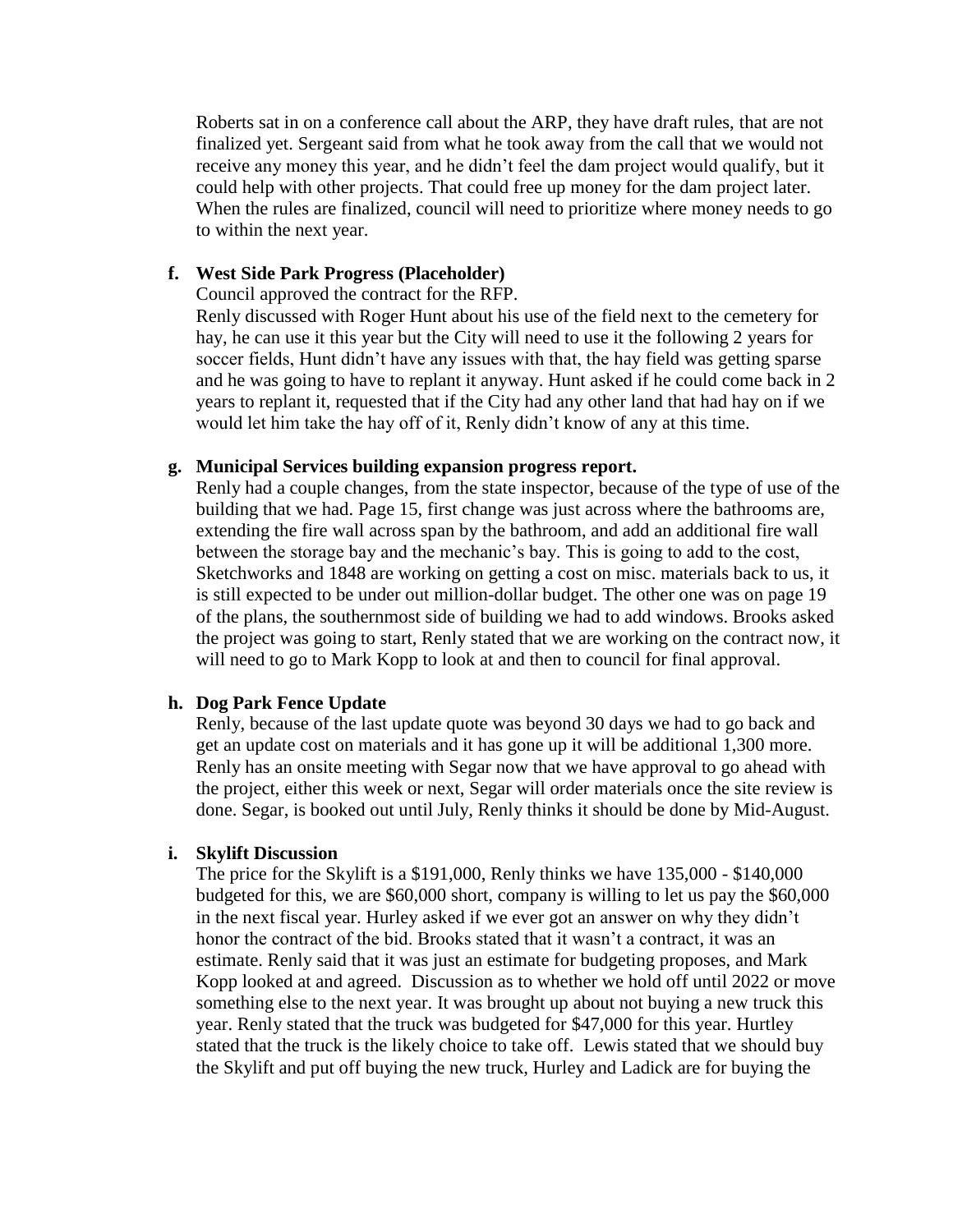Skylift and push the truck out. Renly to move forward on the Skylift. Renly, Sergeant and Julie will sit down and discuss the numbers.

### **j. Evansville W&L Customer Appreciation Event – Sept 10th**

Renly stated we have it scheduled on September  $10<sup>th</sup>$ . MEUW is coming with training trailer, which is like the smaller model we had last year. Also Renew Wisconsin is going to put on an EV ride and drive 6-12 EV's that people can either ride or drive. Working with Focus on Energy for a booth, Kona Ice is coming back for the slushies', also brats, and give-a-ways. Renew Wisconsin will be advertising for us too. Hoping for a good show this year.

# **9. City Engineer Report**

# **a. Sub-division / Development Update**

Brian has a meeting with Dave Olsen, off of Porter Rd. also trying to get a hold of the developer on the Fox side to coordinate, did receive a draft development yesterday for the Dave Olsen side and that is being reviewed.

# **b. Inflow and Infiltration Study (Placeholder)**

Waiting on a more severe storm to test out, the storm we just had was not severe enough.

# **c. Roadway construction & other project updates. (Placeholder)**

# **First & Second St Projects**

Major water outage, underground pipe and main that no one knew about, water is back on. They have completed the sanitary sewer on Second St from Highland all the way to Old Hwy 92, they going to start the water main on that same stretch, but they are having difficulty getting pipe delivered. We are not the only ones, we are seeing or hearing problems from others on getting pipe delivered as well. We are in discussions with the contractor to jump over to First St, and start installing sanitary sewer. Will have more details after Memorial Day.

**Sidewalks**

No Action at this time

# **Discussion and possible motion regarding assessments and utility connections for annexed properties.**

Bulbolz stated that he has had some discussion with the property owners at the end of Second St where the City is re-constructing the street utilities. A few parties are interested in annexing into the City. The main questions are regarding the fees, and if they could be added to the assessment so they didn't have to pay a lump sum. There have been questions from 2 parties so far. One was about just hooking up to water for the needs of watering, they would not need the sewer for the time being. The other was about getting water only to wash their dump truck but will not need the sewer. They are working being annexed if they don't meet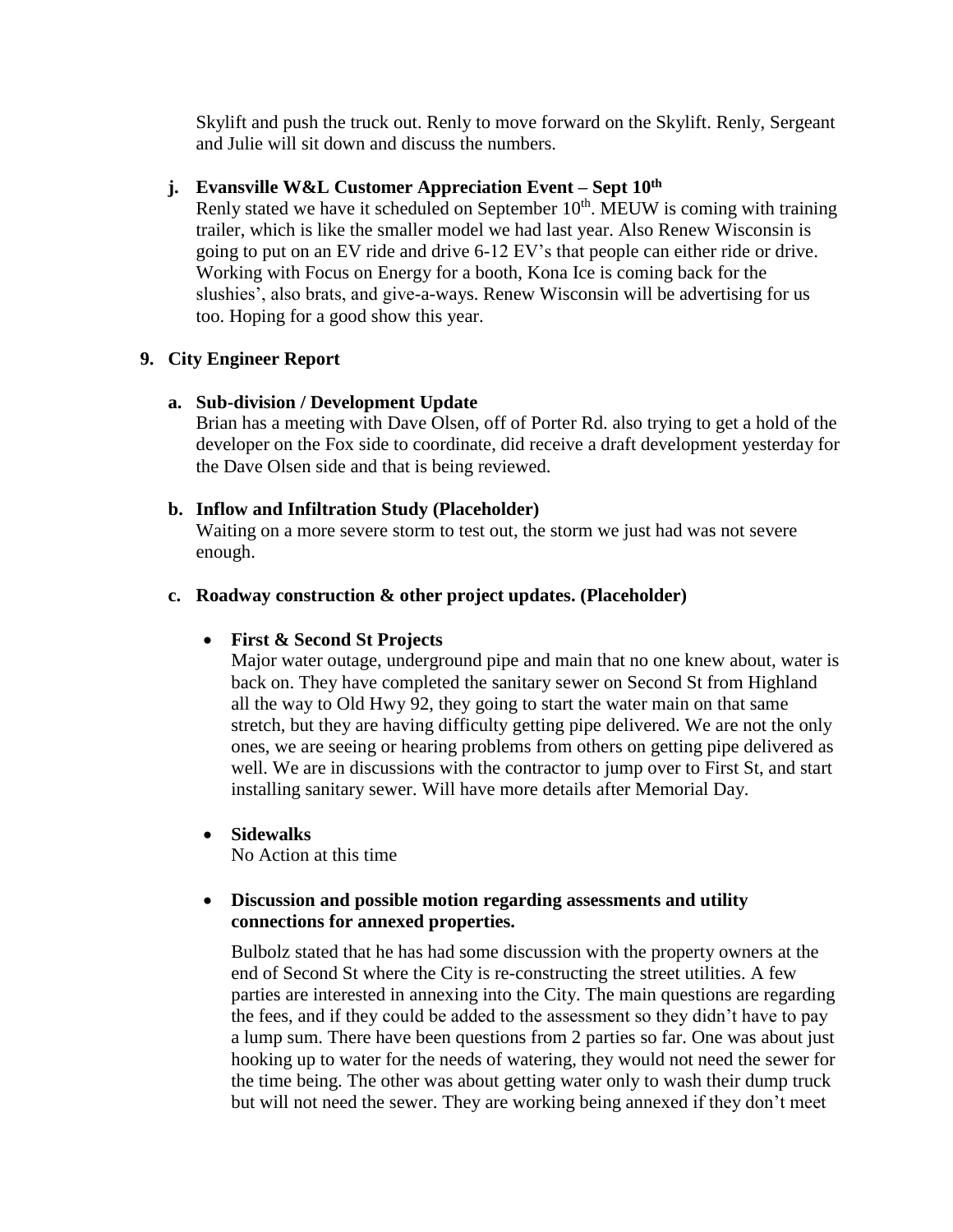the timeline, for the project to be finished, were they are not done in time for it to go on the property tax bill for the 10 year assessment policy, or can they added later and still get the 10 year assessment policy. Sergeant stated that it is to the resident's advantage to annex now while the city is doing the work. Brooks stated that it is to our advantage while the city is doing the work now, otherwise we will have to open the road now. Sergeant stated the project includes the stubbing out of the water and sewer to behind the sidewalk, if they want to connect they just have to dig up their property to hook up so that wouldn't be an issue. Bulbolz was asked to clarify if the stubs being put are being held as a future assessment on that property. Bulbolz stated that it is not. The City will offer this one time incentive to finance the hookup fees by the time the project is done, after that they will have to pay the lump sum. All agreed.

Can we hook up water without sewer, Hammett stated that we have several properties that have water only, no sewer, these are properties that have been long established, and there are no new properties. Sergeant stated that if they annexed in and just wanted water, he is betting that would be possible.

### **Administrative Staff's Report**

 **Non-Collectable Utility Accounts Review (Placeholder)** No Changes at this time, there are 4 unoccupied properties disconnected. Sent Crew

out with 59 residential and 5 commercial door knockers, Brooks commented that was down from last month, Hammett agreed and stated that it was busy this afternoon, so hoping the number will be even less.

 **Motion to recommend the approval of the Settler's Grove Subdivision plat.** Motion to approve the Settler's Grove Subdivision Plat: Brooks, second Ladick

Sergeant stated the he doesn't see record that this has been brought before the committee before, Brooks stated they had not seen the plat. This plat was approved by Planning Commission, we have gone over this with department and staff, preliminary approval by Planning Commission subject to a bunch of conditions, that being construction drawings for final approve, and Sergeant wanted MSC to get a look at it. Brooks asked Renly if the easements look good for utilities, Renly looked at it, he only had one question, are the outlets for the bike path going to be private or city. Sergeant stated that they are going to be City.

Motion to approve recommend approval: Motion approved 3-0

#### **10. WPPI**

a. Amy Wanek – ESR Report

Evansville Water & Light received first place for the MEUW Safety Award, 15,000 plus hours of worker exposer, and also first place in its category for the APPA Safety Award. We did put out a press release for one of them and are thinking about doing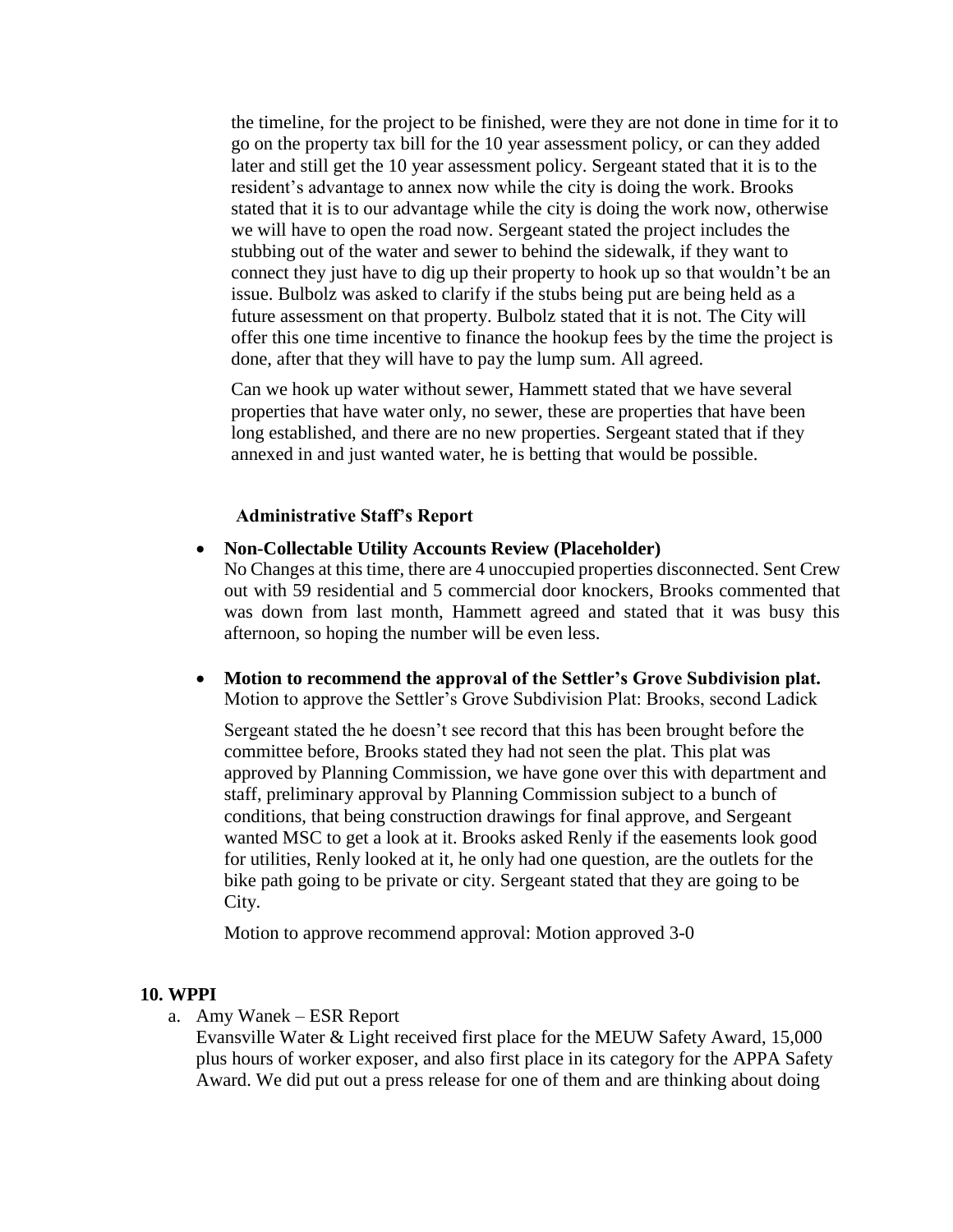another one. Brooks sent out the press release for RP3 too. Hurtley would like another one out there.

We have one new residential solar system that was installed during the month and one that was submitted for approval. The solar companies are still going around, and residents are taking advantage of the no money down.

Scholarship night is May 26, 2021, Wanek will be presenting the award to one high school student, and the scholarship is \$1,000. We handed out some coloring contest winner prizes for Rock n' Rollz. The Green Team at EHS didn't win the PSC Energy Innovation Award, Wanek has been in contact with the leader of the team giving them ideas to see how she can help and get students more interested.

Lastly, Wanek got an old report of the High School's HVAC system which is geothermal, that had been saying that this isn't working, the report is 10 years old and we don't know what has been done between then and now. There are some control issues, that won't let the geothermal system do its job. Currently the boiler controls are set up before the geothermal can turn on. Wanek needs to get with a buildings and grounds person to see what has been happening since the report.

Brooks stated that there are two bills at the capitol circulating for finance for  $3<sup>rd</sup>$  party solar, a very real concern. We are working on a response to this bill, they would effectively deregulate electric production in Wisconsin and change the definition of what a utility is, so any one can come into the state and sell solar to residence and avoid regulation of the utility and have access to the grid unfettered. One of the 2 bills said the rates to the utilities would be required to pay for the excess energy. They would have to be robust enough to promote devolvement of new solar systems. We would be required to not pay retail to those roof top systems, but pay a subsidized rate and take energy for our system. WPPI, MEUW, the CO-OP association sprang into actions, and labor trades saw that many of these systems will be built with non-union out of state labor and they organized as well. They want to make the point that solar is here to stay, that utility scale solar is the best way to provide safe and reliable renewable energy. It looks as if both of those bills are going to die before they go to the floor.

Renly talked to the Evansville Ford Dealer, the dealer group is looking to become an EV Certified Deal, at the cost of \$50,000 per dealer, to meet the requirements to sell EV's. Renly let them know about our incentives for the charging stations, they are required to put it three level 3 charging stations at their dealer, 1 inside and 2 outside. Renly will be forwarding Amy's contact information when they decide to move forward. Brooks asked what the other dealerships, WPPI is in 51 communities, might be room for a broader partnership, Renly can reach out and see what other dealerships are in their group. Wanek stated that the incentive has a cap of \$5000, for the level 3 station at the Chevy dealer it was 1500 for each charger. Brooks asked about our public charging station, if it is being used, it averages between 5 and 15 users a month.

#### **11. Old Business**

### **Youth Center Update**.

Renly had a meeting with Becky and Susan to go over some things, as well as Julie at AWARE about the air handler, Julie contacted the AWARE director and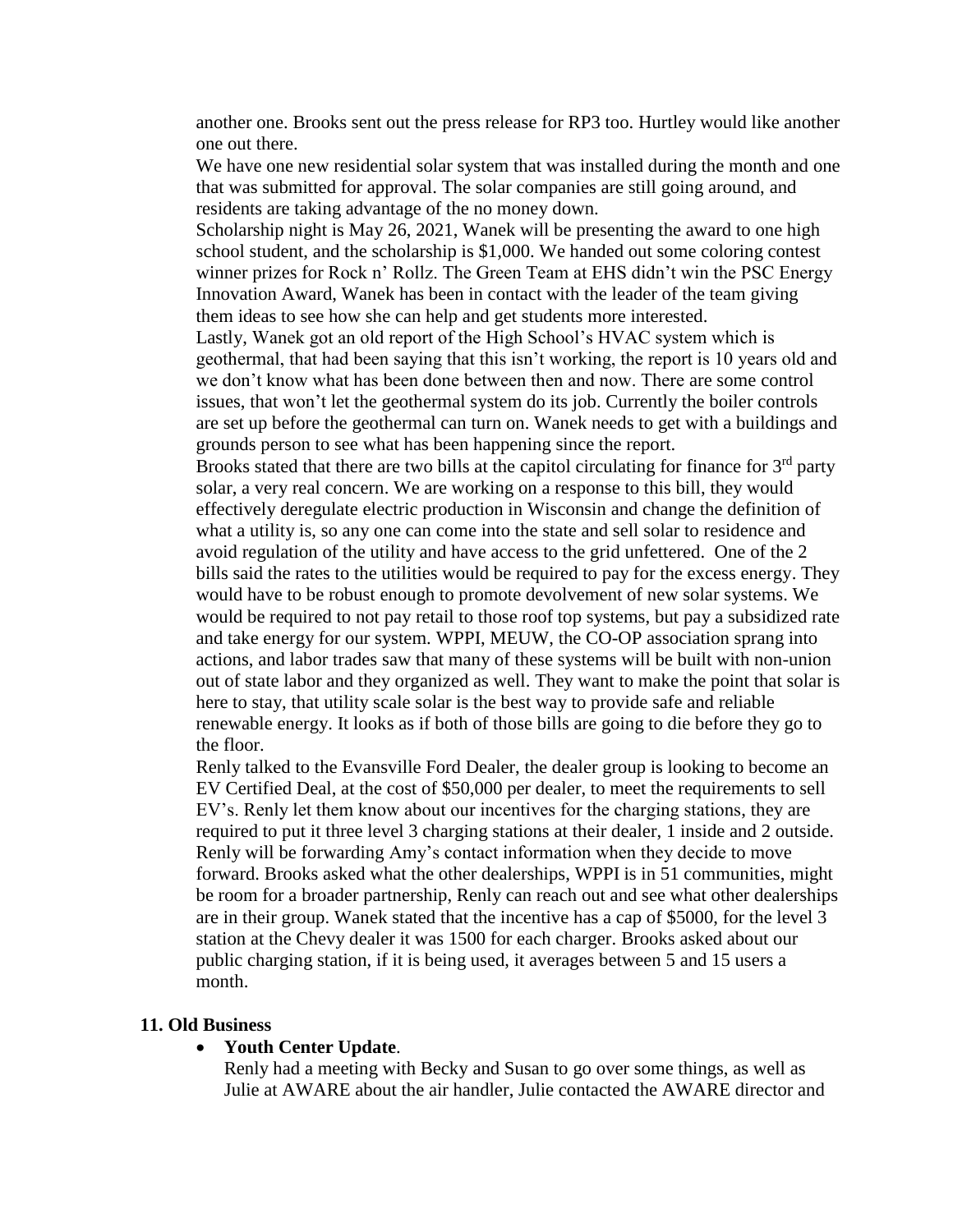they are willing to cover the cost of their own unit. She asked if we could purchase it when we purchase ours and they would reimburse us for it.

- o **Flooring** –Looking at a couple of options, RE grid rubber flooring as well as vinyl as well as indoor/outdoor floor. Looking at having HVAC Company come in to look at the duct work, there is a bump out in the floor that needs to be removed and redo some of the duct work there putting in some walk across floor vents. Once the carpet and stuff is ripped out and see what kind of flooring it is and what condition it is in. We can see what we are going to put down and who we are going to have do the work.
- o **Air Purifiers-**No discussion

# **Holiday Lights**

The committee has looked into 2 possible choices, one from each supplier, we are waiting for samples to come and then we will meet again. Estimates were between \$14,000 & \$18,000. We need to find out where the money is coming from. We don't have to pay until the end of the year.

Brooks also mentioned that the downtown flowers should be going up Saturday morning.

### **12. New Business**

### **Chloride Reduction Program**

Renly said that Cory called to ask a question about water softener replacements. He has an old timer water softener and would like to replace it with a water based high efficacy water softener and was wondering if he purchases it and removed the old one and installed the new one himself would we still reimburse him. Hurtley said he could take a picture of the old one and the new and provide a receipt that should work. Sergeant stated that he would need a permit to install and will need it inspected, as long as they have the building permit, it shouldn't matter who installs it.

Brooks didn't know who has been tasked with keeping the website updated, but we have these incentives for water softeners and other programs, we should be promoting them. Renly stated that once Marisa is back he is going to have as part of her job duties, update the website and Facebook for these kind of things.

# **Discussion regarding the cemetery columbarium**.

Hurtley brought up for discussion the possible purchase of another Columbarium. When we purchase the one we have now we ordered it with  $\frac{1}{2}$  single niches and  $\frac{1}{2}$ double niches, we have sold all the doubles and have only sold 2 singles. We have ordered 5 more double doors, and can make 5 more double niches. For the future though we need to think about getting another one with all double niches, the cost is \$29,000 which is close to what we paid for the one we have now, which has paid for itself. Brooks asked if the cemetery has its own budget and maybe we need to look at rates again soon. Ladick agreed that we should order another one with double niches only. Hurley stated that we can look at next year's budget.

# **13. Upcoming Meeting Date, June 29th, 2021 at 5:00 pm**